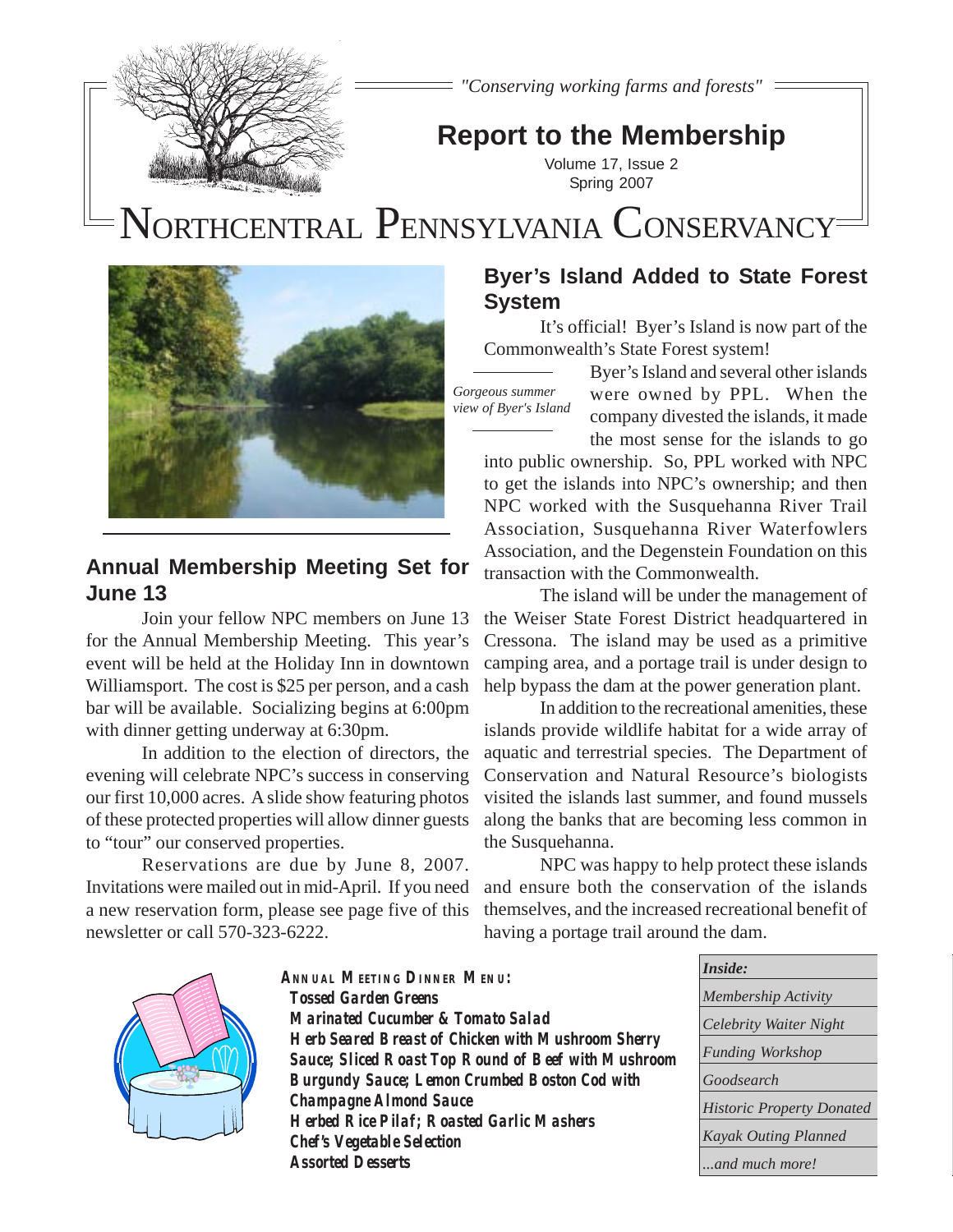## **Membership Activity from 1/1/2007 through 3/31/2007** Members Superiors

### **Bobcat (\$1000- \$4999)**

Dr. George & Shirley **Durrwachter** 

#### **Black Bear (\$500- \$999)**

Dr. John & Jean Burks Tom Corbett Chris and Sherry Dwyer Gordon & Margie Shaw

#### **White-tailed Deer (\$250- \$499)**

Paul & Sucheta Dembowski Martin & Jean Doughty Dr. Werner & Anna Martha Fetter Dr. & Mrs. Daniel R. Gandy Brian Haas Mel & Susan Lewis Herman & Molly Logue David C. & Pamela Shipman

### **Black Cherry (\$100- \$249)** Donald & Ann Alsted



Dr. Thomas Aufiero & Dr. Suzan McGary Karl K. Baldys Esq. & Karen M. Baldys Herman & Rita Bocher Carson V. Brown II DDS Mr. & Mrs. John Bruch Jr. Ron & Kathy Brundick Frank R. Comfort R. Jeffrey Coup Stephen & Terri Deitrick Lloyd & Suzanne Forcey John M. Hallgren Gary & Susan Harris Mr. & Mrs. B.K. Huffman Charles D. Lamade Josephine Lewis Steve and Deb Martin Gilbert L. Maton Mountain Stone & Carved Rocks John Jr. & Charlotte Person Pine Creek Headwaters Protection Group Pine Creek Preservation Association

Joseph H. Radley Lance E. Robson H. Kenneth & Marilyn Ruhl Slate Run Sportsman's **Association** Alvin H. Smith, Jr.

David & Louise Stone Albert & Judith Styrcula Chalmer & Ruth Ann Van Horn Louis S. Winner Jr. DDS PA Robert & Joanne Wise

### **Red Oak (\$50- \$99)**

Dr. & Mrs. David Ambrose E. Lee Bellinger M.D. Dr. Colson Blakeslee Deborah Caulkins & Jon Bogle Jonathan & Sally Butterfield Cedar Run Environmental Services Melissa Christ Ned Coates & Gayle Peters-Coates R. Max Coy Duane & Denise Daniels Glenn Davis Steve Dawson Mrs. Anne Donnelly James A. Drobile Esq. Dr. & Mrs. Robert Ecker Pamela Gass & John Hamilton Jack & Linda Gettys Daniel Glunk & Margrit Shoemaker Henry F. Hartmann Jr. William & Kelly Hastings Mr. & Mrs. Dennis Hazlak Donald G. Holtzman Charley & Lisa Hooper Rudy & Carol Kafer Patricia Lane Raymond M. Lyon MAS Printing Mr. & Mrs. James Meyer William C. Miller Joseph A. Pecchia Carol Pollard & Richard White Deborah Reeder Karen Rush Stephen & Dorothy Schopfer Cathy & Tom Shannon Tom & Beth Stubler Family Carolee & Dick Thatcher Drew Thompson Dan & Margery Wurster Dorothy Yannaccone

Robert & Linda Yowell

**Osprey (\$1)** 

Many thanks to our corporate members. Please take note of those businesses which have shown they care about the future of our communities and show YOUR support to them.

| Osprey (\$1,000-1,999)          | Small Business (\$100-499)    |
|---------------------------------|-------------------------------|
| Alpine Club of Williamsport     | Beiter's Inc.                 |
|                                 | Century 21/Wilkinson-Dunn     |
| <b>American Kestrel</b>         | Company                       |
| $($500-749)$                    | <b>First National Bank of</b> |
| <b>Lycoming County Planning</b> | <b>Berwick</b>                |
| Commission                      | <b>Fish GMAC Real Estate</b>  |
| Susquehanna Chapter of          | <b>Irion Lumber Company</b>   |
| <b>Trout Unlimited</b>          | Lewis Lumber Products Inc.    |
| Woodlands Bank                  | Patterson Lumber Co. Inc.     |
| Yoas Services Inc.              | Roan Inc.                     |
|                                 | Stubler Enterprises, Inc.     |
|                                 |                               |

### **Sugar Maple (\$35- \$49)**

Eila & Jack Campbell Paul W. Duck Thomas Duck George E. Farley A. Roy Flanigan III William B. Heffner III Dave & Roxanne McMillan Vance & Sue Miller Max Mitchell Priscilla D. Older Howard Parks Annie Sanders Barbara Sonies David & Barbara Weaver

### **White Pine (\$25- \$34)**

R. Lowell Coolidge Joseph & Ginny English James W. Green Ken W. Hakes Dr. Lester G. Kleckner Gladys E. Lewis Mr. & Mrs. Chester Pribble Mr. Anthony C. Roland

Cindy Rupp Mr. & Mrs. John Sciortino Sam Shaheen Rev. & Mrs. Larry Waltz Wellsboro Area Chamber of Commerce David G. Werner

### **General Contributions**

Mary J. Cillo Danville German Society - 'Danke' Loyalsock Creek Watershed Memorial Fund Seth & Audra Thomas

### **Memorials**

*Raymond Drewencki* by George & Shirley **Durrwachter** 

*Mildred 'Billie' Stine* by William and Ruth Correll



### **Year End Appeal Thanks!**

Thank you to everyone who donated during NPC's Year End Appeal. The names below provided donations we received Jan. 1, 2007 through March 31, 2007.

Susquehanna Bank Kevin Barletta Bear Hollow Rod & Gun Club Stephen & Terri Deitrick Mountain Stone & Carved Rocks Jerry & Joy Walls Alex & Tracie Witter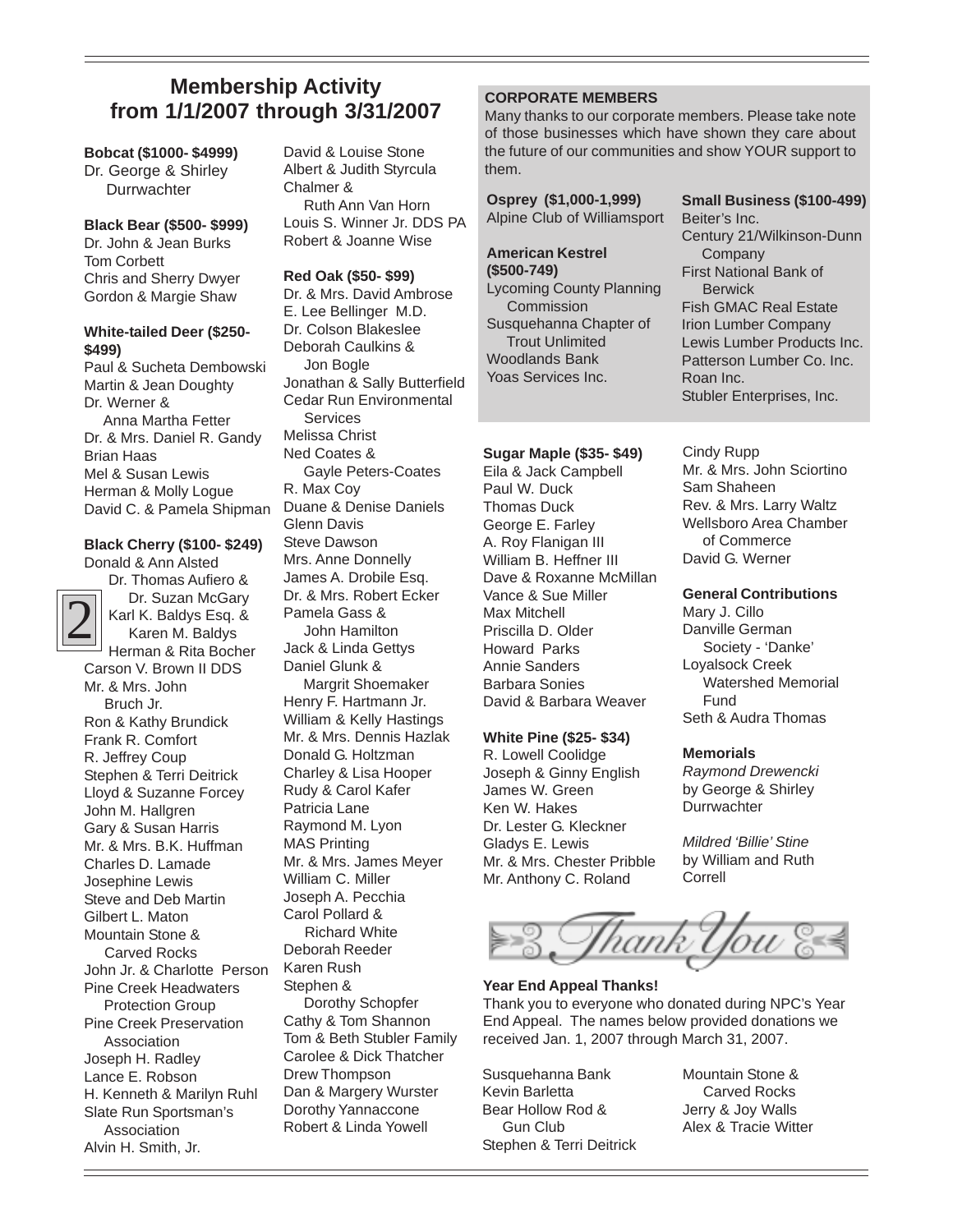## **Celebrity Waiter Night a Success**

Gloria and Marcia Miele once again bravely **for Eagles Mere Country** opened their doors and dining room to NPC's Celebrity waiters and bartenders. This year's event was a huge success thanks to our wonderful waiters.

Again this year, Blair Brothers Goldsmiths donated a gorgeous pair of earrings. The earrings were highly sought after, but were won by Deb Cowles. Deb and her husband were at the Herdic hasn't changed! Join fellow House celebrating a wedding anniversary. What a way to celebrate!

There were two new features to this year's event. Rick Mason (a recovering Celebrity Waiter) used his photography talents and singing power to entertain and capture the magic of the evening.

Also new this year was a silent auction. This feature caused a small bidding war for the dining experiences. Thanks to all the silent auction donors for their help and support! Dr. and Mrs. Daniel Gandy, George and Shirley Durrwachter, and Jim O'Brien were the lucky high bidders on the auction prizes. Thank you to them for their generous participation.



## **NPC Golf Tournament Set Club**

This year's golf tournament was moved from fall to spring and from the Williamsport area to Eagles Mere. However, the fact that it is a fun-filled day



NPC supporters and golf enthusiasts for a great day of golf, food, and fun, May 16, 2007.

Mary Cosgrove and Matt Cramer are cochairing this year's event. A foursome costs \$440 and includes lunch, dinner, green fees, cart fees, snacks, and prizes. If you can't play that day, consider a hole sponsorship or another sponsorship. More information can be found at www.npcweb.org or by calling the office!

## **NPC Organizes Funding Workshop**

On March 7, NPC held a half day workshop for local municipalities and organizations on the various funding programs available through the Commonwealth's Departments and Commissions. Wes Fahringer (Department of Conservation and Natural Resources), Jason



Fellon (Department of Environmental Protection), Ed LeClear (Department of Community and Economic Development), and Greg Smith (Fish and Boat Commission) provided an overview of the funding and assistance programs their agency offers.

Over 20 people braved the snow that day to attend the workshop. Participants commented that the workshop gave them information on programs they weren't aware of, and also they appreciated hearing about the various projects underway in the region. Thanks to Lock Haven University for hosting this event!

## **New IRS Donation Rules**

We know you keep the donation thank you letters NPC sends for the "sentimental value." Now there is another reason to keep those letters. The IRS requires that donors have written substantiation of all gifts to non-profit organizations. Our thank you letters meet IRS requirements for substantiating income tax deductions.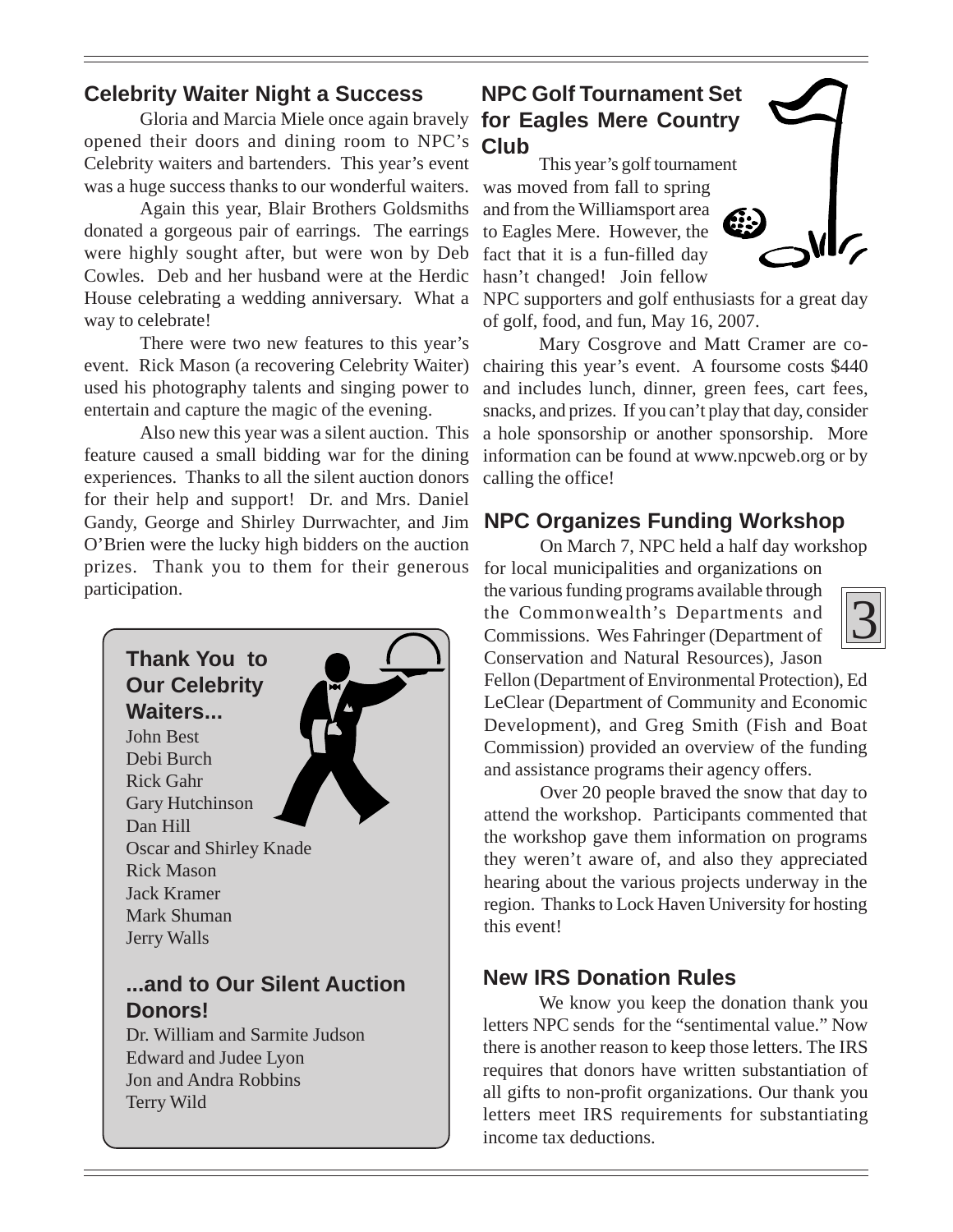

*Technical Committee members Tom Corbett and John Way discuss the Tiadaghton Elm property's bank stability along Pine Creek.*

### **Is NPC in Your Will?**

If you will a gift to NPC, please be sure that you have designated your gift to "Northcentral Pennsylvania Conservancy," federal employee identification number 23-2606163. Please include



our full name to ensure that your wishes are carried out as you intend and go to the correct organization.

## **GoodSearch: Search the internet and earn money for NPC!**

What if the Northcentral Pennsylvania Conservancy earned a penny every time you searched the Internet? Well, now NPC can!

GoodSearch.com is a new search engine that donates half its revenue, about a penny per search, to the charities its users designate. You use it just as you would any search engine, and it's powered by Yahoo!, so you get great results.

a year without anyone spending a dime! And, be sure event be sure to stop by and say "hi!" Just go to www.goodsearch.com and be sure to enter the Northcentral Pennsylvania Conservancy as the charity you want to support. Just 500 of us searching four times a day will raise about \$7300 in to spread the word!

You search... We give!

odSearch

## **Historic Tiadaghton Elm Property Donated**

Along Pine Creek in Clinton County is the site of the Tiadaghton Elm where, reportedly, on July 4, 1776 the Fair Play Men declared independence from England. In the same area the Pine Creek Presbyterian Church was organized in 1762. And in April 2007 the one acre parcel where the church once stood, just across the road from where the elm tree grew, became the Northcentral Pennsylvania Conservancy's newest protected property.

Daniel and Janelle Lemke (formerly of Jersey Shore) donated to NPC the property which will eventually be added to the Tiadaghton State Forest. Once it becomes part of the state forest system the Tiadaghton Elm property will provide access to Pine Creek for boaters, fishermen and those who want a place for a cooling dip on hot summer days.

Unfortunately, the Tiadaghton Elm itself succumbed to the ravages of old age and disease and the church building is long gone, but you can visit this historic site on the bank of Pine Creek between Jersey Shore and Avis. If you go, admire the lenticular truss bridge across Pine Creek adjacent to the property; there aren't many bridges of that design still standing.

## **Did You See Us at the Trout Kick-Off or WNEP Outdoor Expo?**

March was a busy month for NPC. We had our display at both the



Susquehanna Chapter of Trout Unlimited's Trout Kick-Off and WNEP's Outdoor Expo.

Both events provided us with an opportunity to interact with current members; provide information to people who never heard of us before; and answer questions for people who knew about us, but weren't entirely sure who we are or what we do.

The next time you see us out at a community

"GoodSearch is a Yahoo-powered search engine that donates 50% of its revenue to nonprofits.'

-- GEONEWS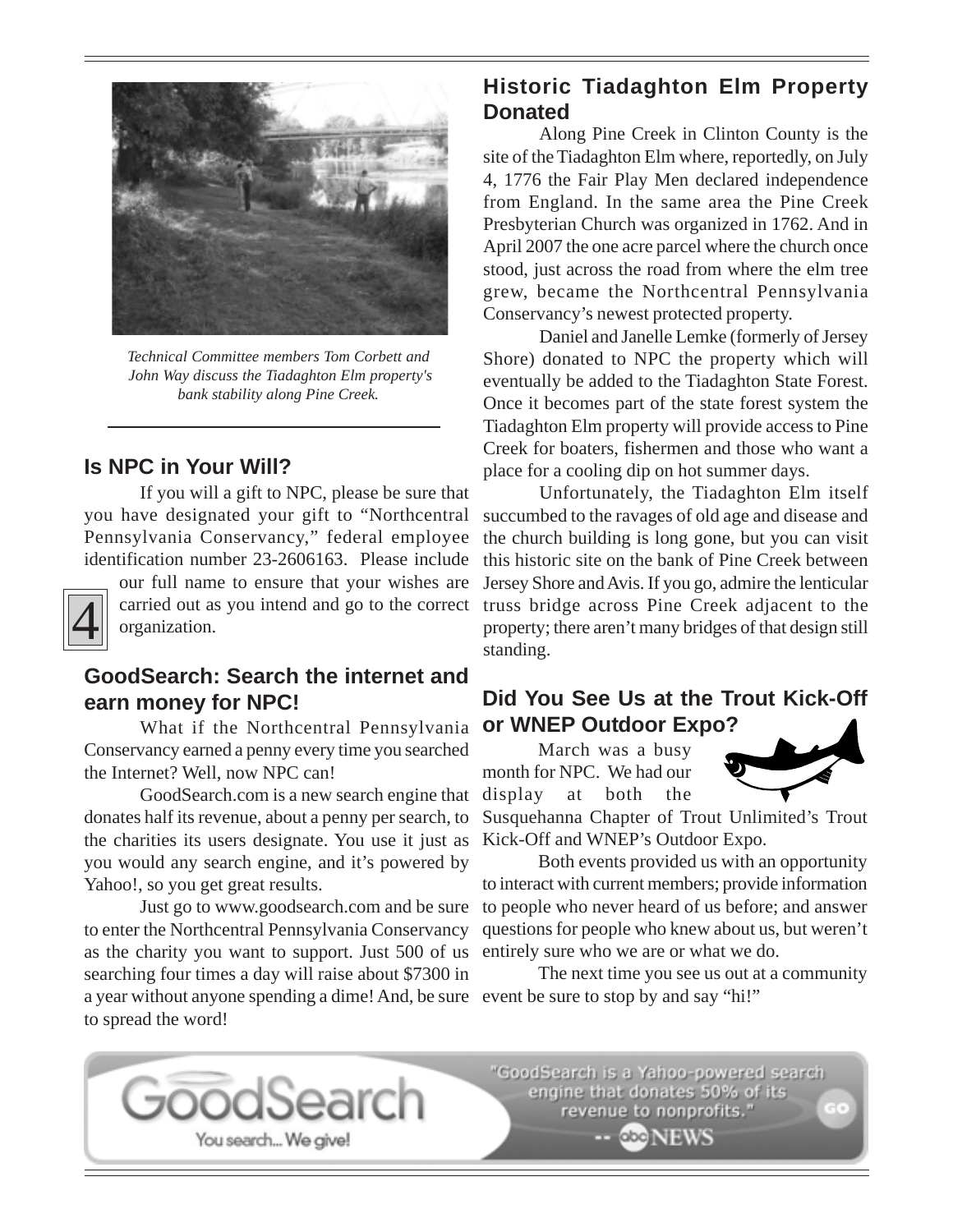## **Kayak This Summer with NPC**

NPC is partnering with Canoe Susquehanna again this year to offer a kayak outing on the West Branch. Join us as we paddle from Montoursville to Muncy on Saturday, July 14. The trip costs \$49 and includes a kayak, paddle, personal floatation device, and transportation.

This is one of only two roadless sections on the West Branch. In addition to the calm and quiet, you'll also get to enjoy wildlife and remnants of the West Branch Division of the Pennsylvania Canal. (However, NPC makes no promises or guarantees as to what type of wildlife you might see).

Payment is required to hold your reservation. Anyone under 18 must be accompanied by an adult, and no one under 14 is permitted to participate.

A registration form is below. Please return to NPC as soon as possible--participants are limited.



*The 2006 NPC Kayak trip was a huge success even though it needed to be rescheduled due to weather. Last year the section from Montgomery to Watsontown was paddled. What a great trip!*

| <b>KAYAK REGISTRATION</b>                                                                                                                                                                                  | 2007<br><b>ANNUAL DINNER</b>                                                                                                                                                         |  |
|------------------------------------------------------------------------------------------------------------------------------------------------------------------------------------------------------------|--------------------------------------------------------------------------------------------------------------------------------------------------------------------------------------|--|
|                                                                                                                                                                                                            | <b>RESERVATION</b>                                                                                                                                                                   |  |
|                                                                                                                                                                                                            |                                                                                                                                                                                      |  |
|                                                                                                                                                                                                            |                                                                                                                                                                                      |  |
| Check One:                                                                                                                                                                                                 |                                                                                                                                                                                      |  |
| __ Registration with equipment rental \$49                                                                                                                                                                 | The cost of the dinner is \$25 per person.                                                                                                                                           |  |
| ___ Registration without equipment rental \$37                                                                                                                                                             | $\frac{1}{2}$ Number of attendees x \$25 = $\frac{1}{2}$                                                                                                                             |  |
| Please mail registration form and payment to:<br><b>NPC</b><br>PO Box 2083<br>Williamsport, PA 17703<br>Checks should be made payable to NPC. You can<br>also pay by VISA or Mastercard by calling the NPC | Reservations are due June 8 and no refunds will<br>be given after this date. Please mail registration<br>form and payment to:<br><b>NPC</b><br>PO Box 2083<br>Williamsport, PA 17703 |  |
| office at 323-6222 (Monday - Thursday).<br><b>COMMUNISTRATION</b>                                                                                                                                          | Checks should be made payable to NPC. You can<br>also pay by VISA or Mastercard by calling the NPC<br>office at 323-6222 (Monday - Thursday).                                        |  |